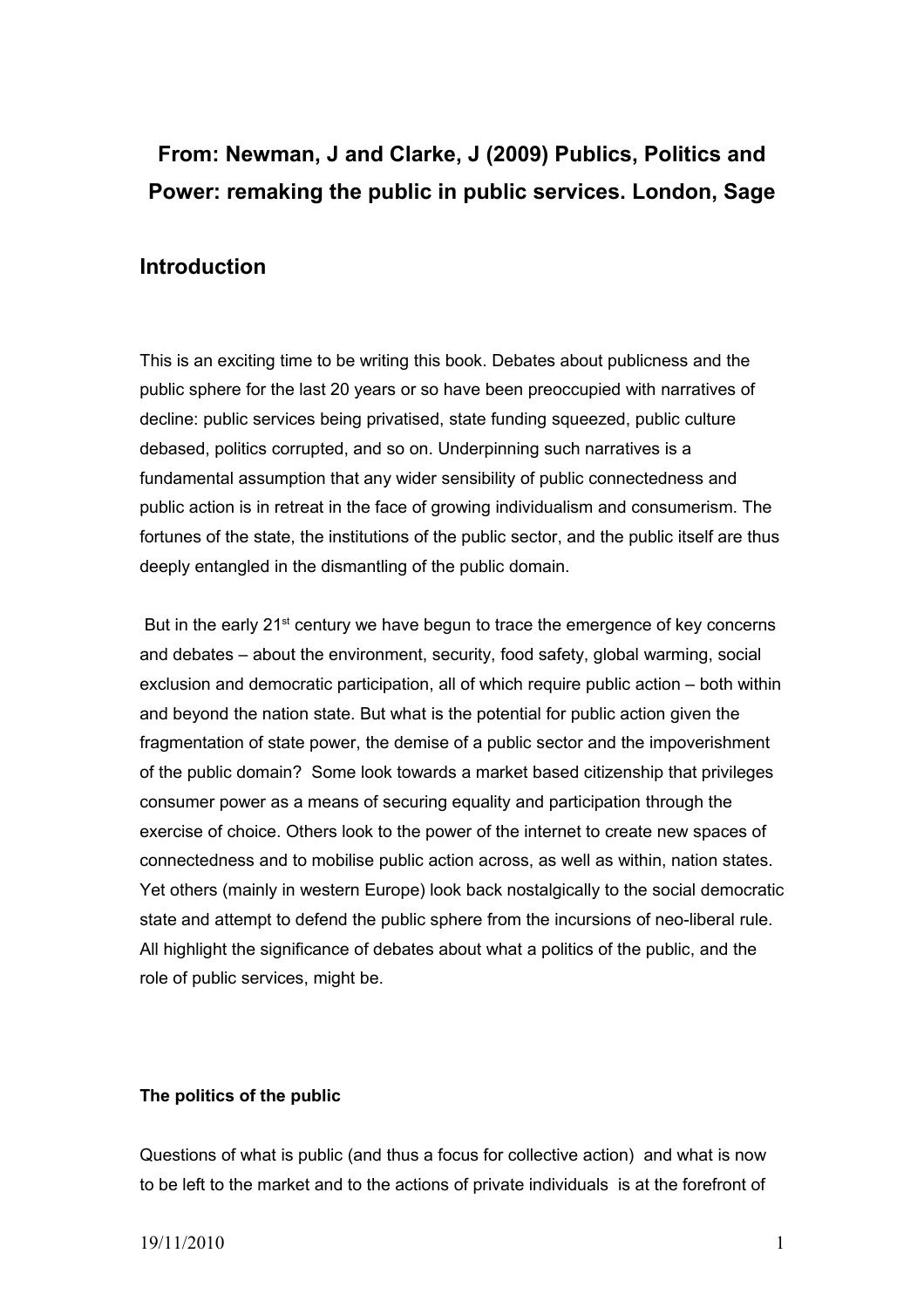reform programmes. This remaking of the relationship between public, private and personal is a profoundly political matter. Of course this is not a new question: the association between the public sphere and the social democratic state is based on relatively recent social and political settlements. But the dislocation of this settlement is troubling, not least because of its association with a new phase of neo-liberal politics. As such, struggles around what should be a matter for the state, for the market and for individual responsibility are currently heightened.

These struggles are shadowed by a sense of uncertainty about who forms the public – and where it is to be found. The public is simultaneously thought to have disappeared in a collapse into a loose collection of selfish individuals, has its opinions solicited through old and new technologies of public opinion surveying, is seen as fragmented and fractured by divergent interests and identities, and is thought to be either complacent and complicit, or unstable, unpredictable and excessive in its expectations. At one edge, such shifting images of the public leak into debates about populations – the problems of social demography (age and fertility have commanded most recent attention); the troubles of social composition (associated with multi-ethnic societies and multicultural governance); and the problem of social dysfunction and social disorder (the wrong sort of people in the wrong places doing the wrong things). At another edge, questions about the public leak into controversies about citizenship: its increasingly troubled relationship to national identity; its shifting mixes of rights, responsibilities and relationships; the ways in which it is enforced and enacted in everyday life; and the contested character of access to citizenship.

We can also see equally troubling issues about publicness – for example, in claims that we are seeing the death or decline of the public realm (and its displacement by private interests). In relation to public services, such arguments have circled around the question of how the publicness of public services is constituted. In Britain, the question was answered by pointing to an embedded chain of connections in which publicness was secured: public services served members of the public, directed by public policy (made in political institutions in which the public interest was expressed through representative/democratic procedures), funded by public resources, organised in a public sector, and staffed by public employees (who embodied an ethos of public service). We want to note two things about this conception of publicness. First, it was always a piece of institutional mythmaking (rather than an accurate and reliable description). Each of the links in this chain could be, and has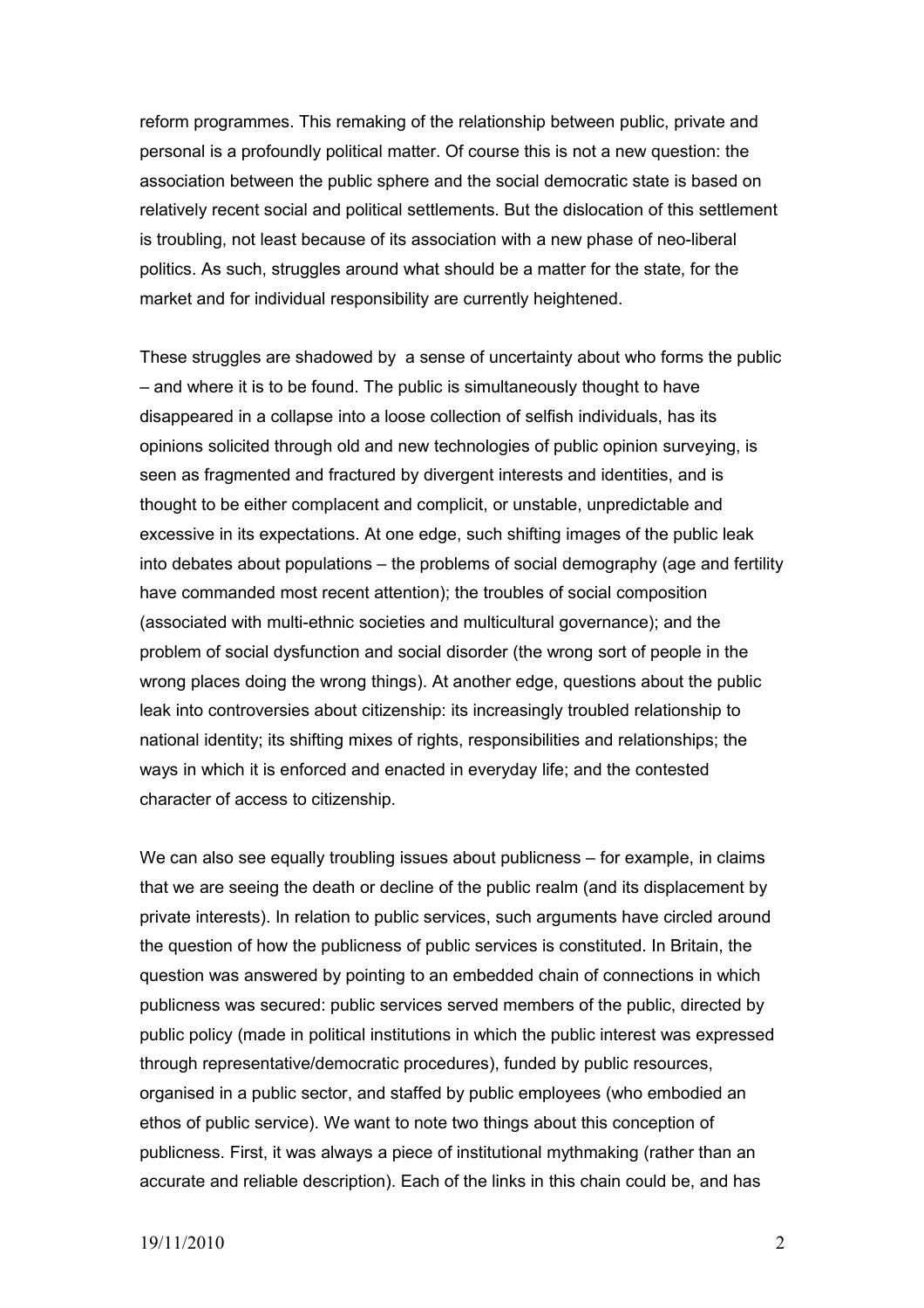been, challenged – from the problems of representative politics through to the difficult mixtures of power, paternalism and the public service ethos, for example.

Secondly, in the last thirty years, this chain of has been dismantled. Political direction has moved to an 'arm's length' relationship through the use of agencies, privatizations, public-private partner ships, and the creation of markets and quasimarkets in public services. Representative politics has had a shrinking hold on public enthusiasm, engagement and trust, while being supplemented by an ever-widening variety of forms of consultation, participation and 'citizen engagement'. Public resources (derived from taxation and social insurance) have been combined with sources of private (corporate) finance and with less visible but significant developments around co-payment and co-production of services, or even transforming some services (including aspects of financial security) into private (personal) matters. Public services have been turned into multiple providers, many located in the private or third sectors or multi-sectoral hybrids, whose employees are not 'public servants'. Tracing publicness in these emergent fields is problematic – is it to be found in finance, in governance arrangements, in regulatory surveillance, or in the 'end user' (members of the public)?

Such debates are taking place against a backdrop in which, while public services remain the object of reform, there seems to be a growing awareness of the disbenefits produced by previous cycles of change. The imperatives of managerisalisation – captured in part in the rhetoric of the New Public management – continue, with profound consequences for public services and for those who work in them or depend on them. But the future of public services is being shaped against a backdrop of debates about the need for new forms of democratic practice; for forms of governance based on ideas of partnership and participation, and in the context of debates about citizenship and inclusion, in the legitimacy of political institutions, and so on. Such concerns are producing an explosion of new 'public' discourses: public accountability, public governance, public participation, public value, and many others. And they are producing a new set of discourses about the public role of public services, even where these no longer form part of a public sector.

As such public services and the proposed directions of their remaking appear at the centre of public and political debates. Such debates swirl around a series of key terms – efficiency and effectiveness, activation, personalisation, partnership,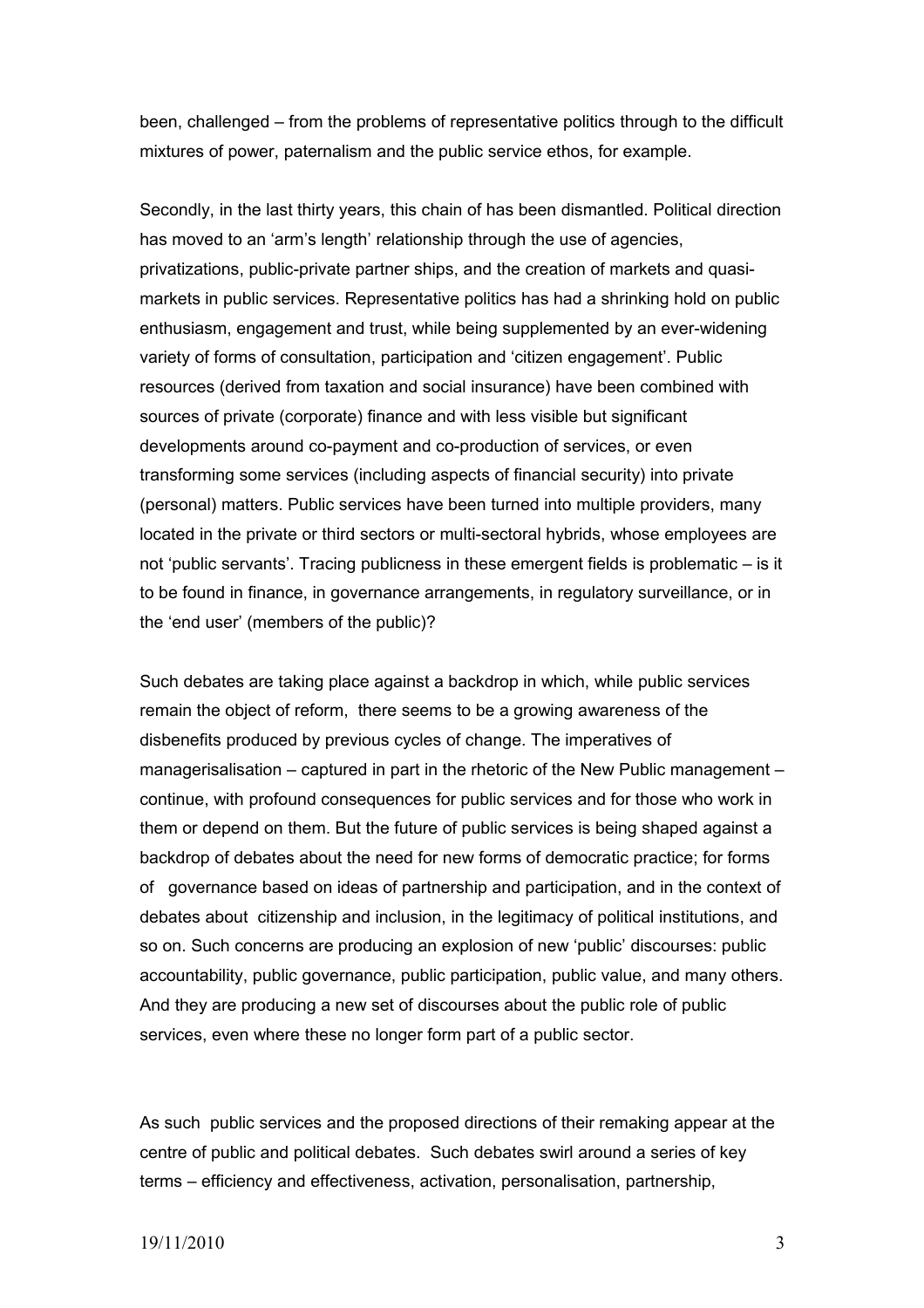markets, social enterprise, social justice, choice, citizens, consumers, good governance, contestability, globalization, devolution or localism, the public service ethos, multiculturalism, diversity and inequality. Sometimes these terms behave as if they are the products of coherent political-cultural lines of thinking, such that the Right proclaims the superiority of markets in promoting efficiency and effectiveness and in creating personalised and enterprising public services. Meanwhile the Left champions citizens, social justice and the public service ethos. However, we think it is much more common for these terms to exist in unpredictable and unlikely combinations, for example, when contestability, competition and choice are seen to address diverse needs, remedy inequality and promote social justice. As the British Prime Minister said in 2004, we are committed to extending choice 'from the few to the many' as a politics of egalitarianism. Such combinations can, of course, be written off as the consequence of New Labour's neo-liberal turn. But such strange combinations promote both political and policy puzzles about the future of public services – and even about how to make sense of, and engage in, such debates.

Our purpose in this book is to explore this shifting landscape of publics and public services. We start from a set of orientations – that publicness is politically important; that its old certainties have been profoundly disturbed and are now being reworked in unpredictable and confusing ways; and that attention to such emergent forms of publicness is of critical political, practical and analytical importance. We do not believe that questions about the future of publicness – and the place and character of public services – can be satisfactorily posed, much less answered, by succumbing to either the fantasies of the marketising right nor the nightmares of the statist left. Both tell stories of the opposition between markets and states. Both exclude problematic elements from this binary distinction. Both announce (though in very tones of celebration and lamentation) the current triumph of the market. While we understand the simple pleasures of story telling, such 'grand narratives' exclude or gloss over almost all that we find interesting, troubling and difficult about changing publics and changing public services. In this book, we try to offer a different way of looking at and thinking about publics and their relationships to services.

#### **The politics of public service reform**

Public services are everywhere the subject of projects to reform, reinvent and modernise them. The state of public services and the proposed directions of their remaking appear at the centre of public and political debates. Such debates swirl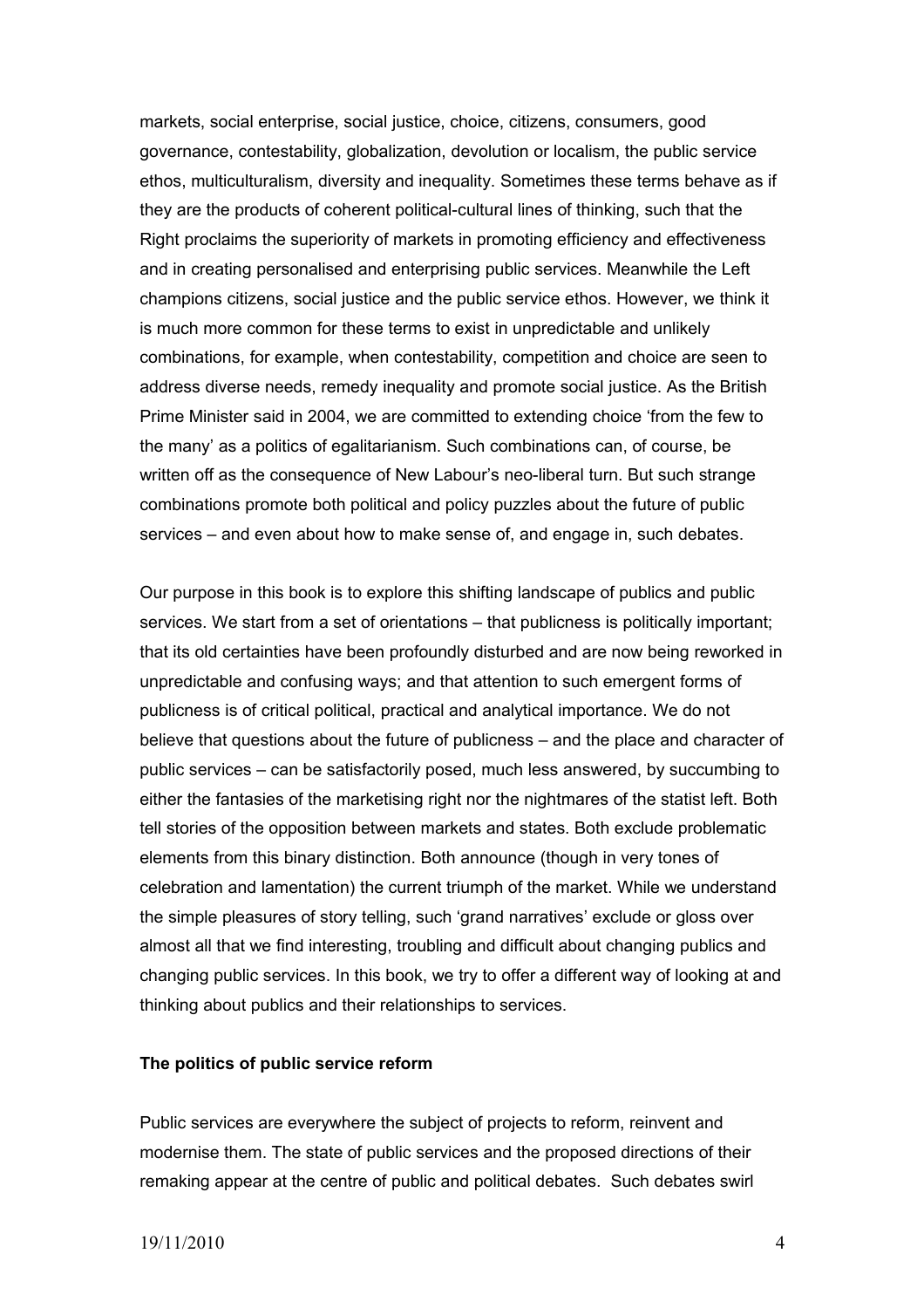around a series of key terms – efficiency and effectiveness, activation, personalisation, partnership, markets, social enterprise, social justice, choice, citizens, consumers, good governance, contestability, globalization, devolution or localism, the public service ethos, multiculturalism, diversity and inequality. Sometimes these terms behave as if they are the products of coherent politicalcultural lines of thinking, such that the Right proclaims the superiority of markets in promoting efficiency and effectiveness and in creating personalised and enterprising public services. Meanwhile the Left champions citizens, social justice and the public service ethos. However, we think it is much more common for these terms to exist in unpredictable and unlikely combinations, for example, when contestability, competition and choice are seen to address diverse needs, remedy inequality and promote social justice. As the British Prime Minister said in 2004, we are committed to extending choice 'from the few to the many' as a politics of egalitarianism. Such combinations can, of course, be written off as the consequence of New Labour's neoliberal turn. But such strange combinations promote both political and policy puzzles about the future of public services – and even about how to make sense of, and engage in, such debates.

What is interesting about the current reform agenda is that it seems no longer to be couched in terms of the NPM. As we argue in Ch 4, NPM is now viewed in historical terms in the academic literature and in much professional/policy/political discourse. Many strands of the current reform agenda (though not all) decentre the organisation, the site which the NPM struggled to transform. They also open up the need for new orientations and skills on the part of public service staff. The current policy agenda tends to look towards changing the behaviour of the public in an effort to render citizens more health conscious, more work oriented, better parents, or more active contributors to the public good through voluntary and civil society participation. While the dominant managerial logics associated with the high point of the NPM were based on economics, it seems that public services now require more sociological and psychological skills in order to engage in developmental and behaviour changing strategies.

Public services are, then, being reassembled in multiple ways: not only as businesses, but as complex partnerships, and in new kinds of relationship with the public. The drive for efficiency and performance has by no means been displaced, but overlaid on it – in what are often deeply uncomfortable ways – are debates about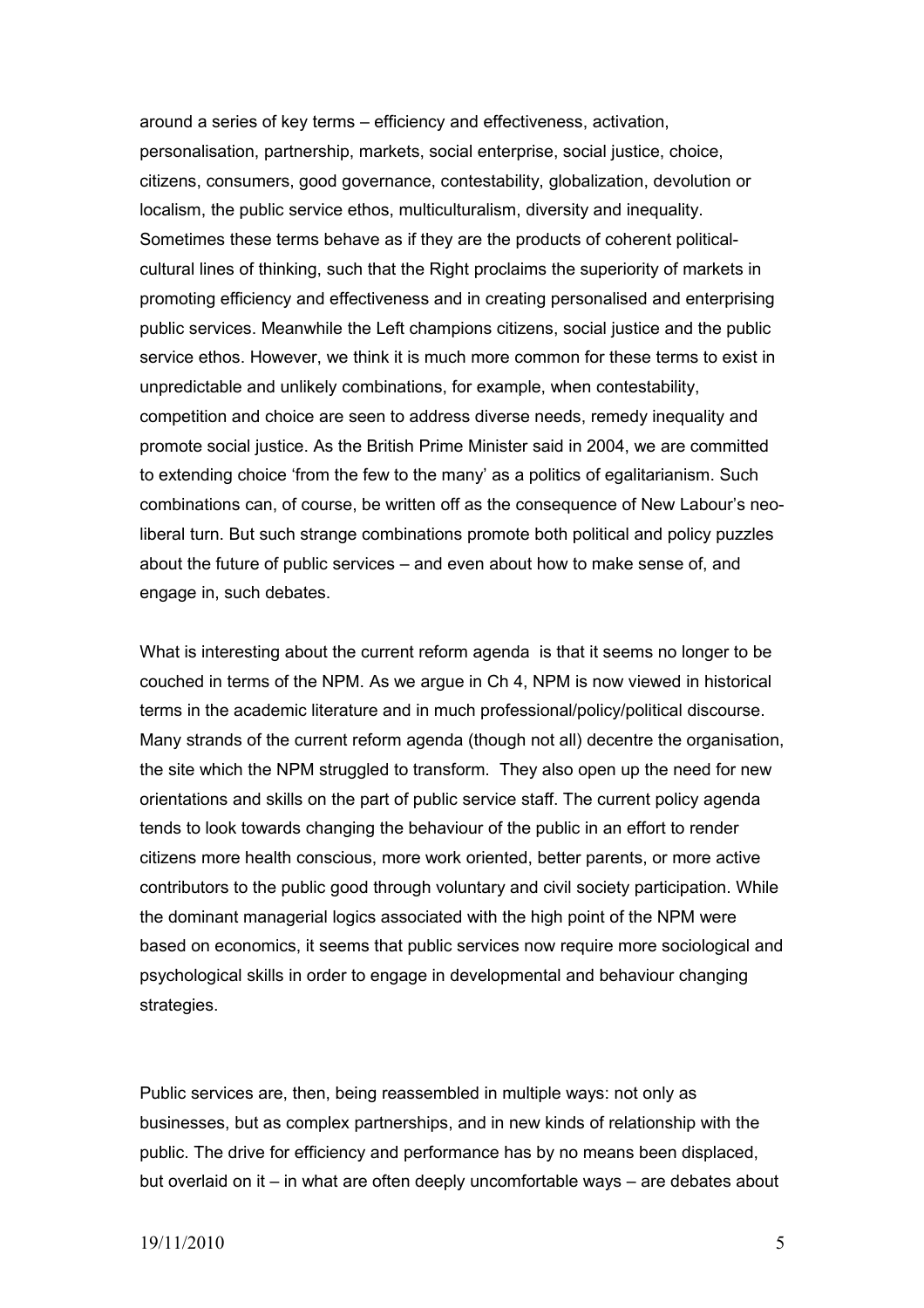the role of public services in 'empowering' citizens and communities, the development of partnerships and collaborative ventures with 'civil society' groups, and the fostering of 'co production' arrangements with service users. For example a recent book – tellingly titled 'Public Matters – set out a 'progressive' agenda for public service reform that (look at chapter titles? Or don't bother to mention?)The current reform agenda, then, does not offer a linear trajectory of the privatisation of state bodies. Public services are implicated in governmental strategies for promoting entrepreneurship and business through commissioning practices coupled with 'market development'. Many have been 'freed' from their direct links with the state to compete for 'customers' of public services, including customers from other nations within an enlarged European Union. But public services are also implicated in strategies concerned with enhancing citizenship and social cohesion, supporting forms of 'civil society' based activity, and promoting democratic involvement.

#### **Thinking paradoxically: decline and proliferation**

Both the conceptions of the public and their institutional embodiments seem to be distinctively at risk in the current period (Marquand, 2004). But there are real temptations to treat decline as the only story, ignoring two key dynamics. One is the steady expansion of the reach of the state and other governmental institutions in response to issues such as crime and security. While state welfare may be under threat, there has been a proliferation of governmental strategies concerned with the management of potentially unruly population groups – strategies for the control of anti-social behaviour, the disciplining of the 'socially excluded', the integration of migrant populations, the management of those seeking to cross national borders and the exclusion of 'undesirable' alien populations. This dynamic involves an extension of state powers and of the public/private institutions through which such power are exercised (most obviously prisons, police forces and immigration services, but also partnership bodies concerned with constituting 'self governing' communities and with promoting social inclusion and cohesion).

 A second dynamic that challenges the picture of a declining public sphere is concerned with the extensions of 'publicness' that are taking place alongside strategies of privatisation and marketisation. Again this has visible and less visible components. Most visible is the proliferation of public bodies concerned with the regulation of services delivered through the market or through some combination of public and private authority. Rather less visible – and rather more ambiguous in its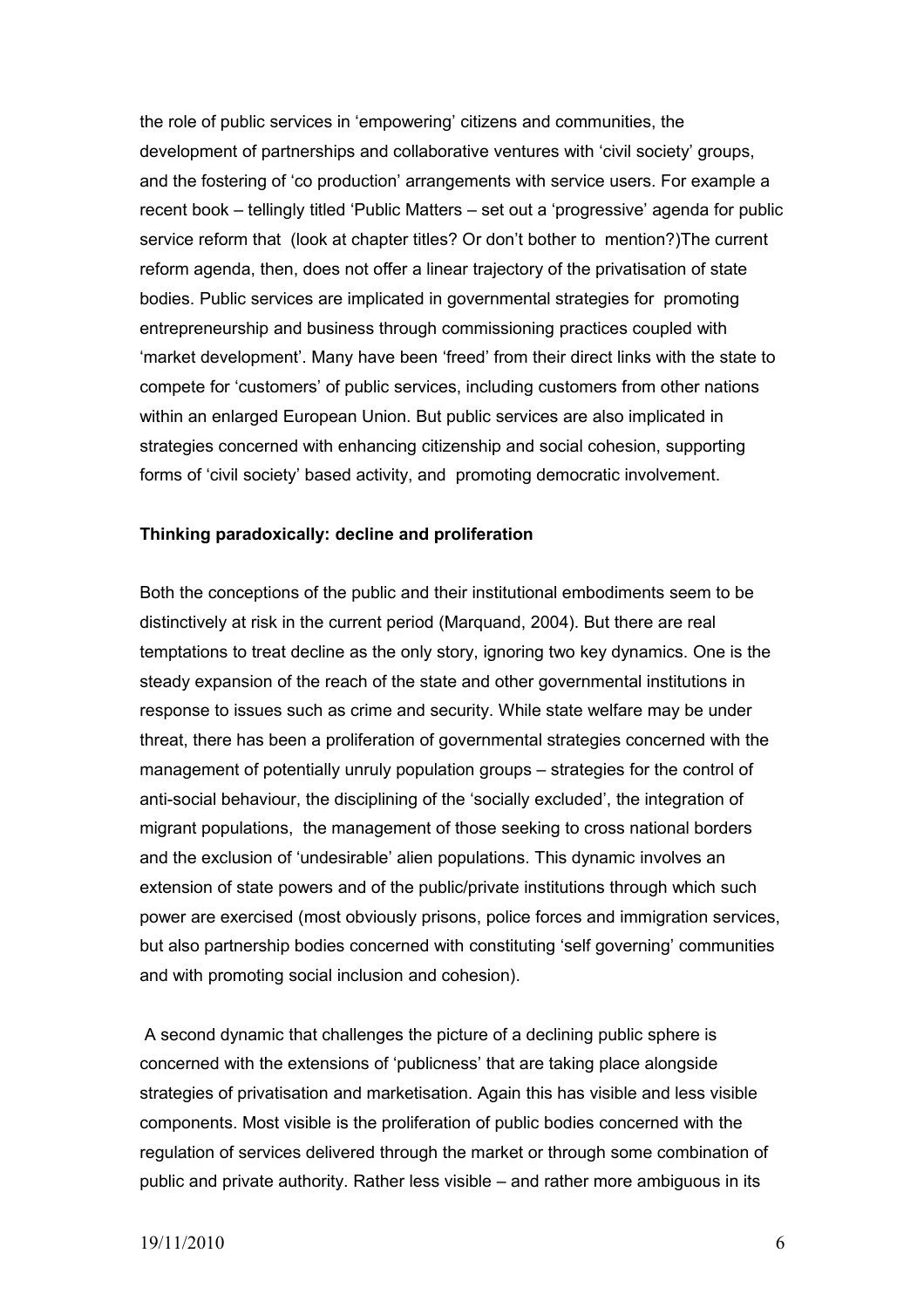embodiment of 'publicness' – is the proliferation of sites and spaces in which the public is invited to participation in the design, delivery or governance of institutions and services. At stake in each is third form of proliferation – that of discourses of the public and publicness: the language of public policy is pervaded with concepts such as public value, public accountability, public scrutiny, public engagement, public empowerment and many others.

Our starting point, then, is to try to understand decline and proliferation together. One possible reading of the conjuncture of decline and proliferation is based on the inevitable and unassailable spread of neo-liberal rule: that is, it is only because the market has 'won' that publicness can once again be spoken, albeit in ways that are not allowed to challenge the inevitable logics of reform. A second reading also privileges the neo-liberal narrative, claiming that this particular phase of neoliberalism requires the transformation of citizens, freeing them from their old attachments to political rights and their expectations of what the state – and public services- should deliver, and constituted as self governing, responsible and information rich actors, equipped for the global economy. We think that both of these readings are deficient, in that they simplify the logics of change and so produce a simplified version of politics. Our starting point is to try to understand decline and proliferation together in a reading that highlights the ambiguities that are produced, and the new political – and public – spaces that might be possible as a result. And throughout we highlight the implications for public services and those who work for the public.

In each chapter of this book we trace the relationship between processes of decline and proliferation, paying particular attention to questions of power. For example the changing relationship between public services and publics might be understood as on of 'empowerment', with the public participating as co-producers of services, in service design, and in innovative forms of provision that defy categories such as state or market. Such processes might also, however, be understood in terms of a politics of incorporation, in which forms of politics that could potentially form counter hegemonic movements are deflected through new alignments with governmental power. Or they could be described as new governmentalities, whose aim is to create more responsible, accommodating subjects, more fitted to a neo-liberal conception of reform and progress. This ambiguity cannot, we argue, be resolved once and for all: the binary between empowerment and incorporation, or between hegemonic and counter-hegemonic forms of politics, are too abstract to be helpful as analytical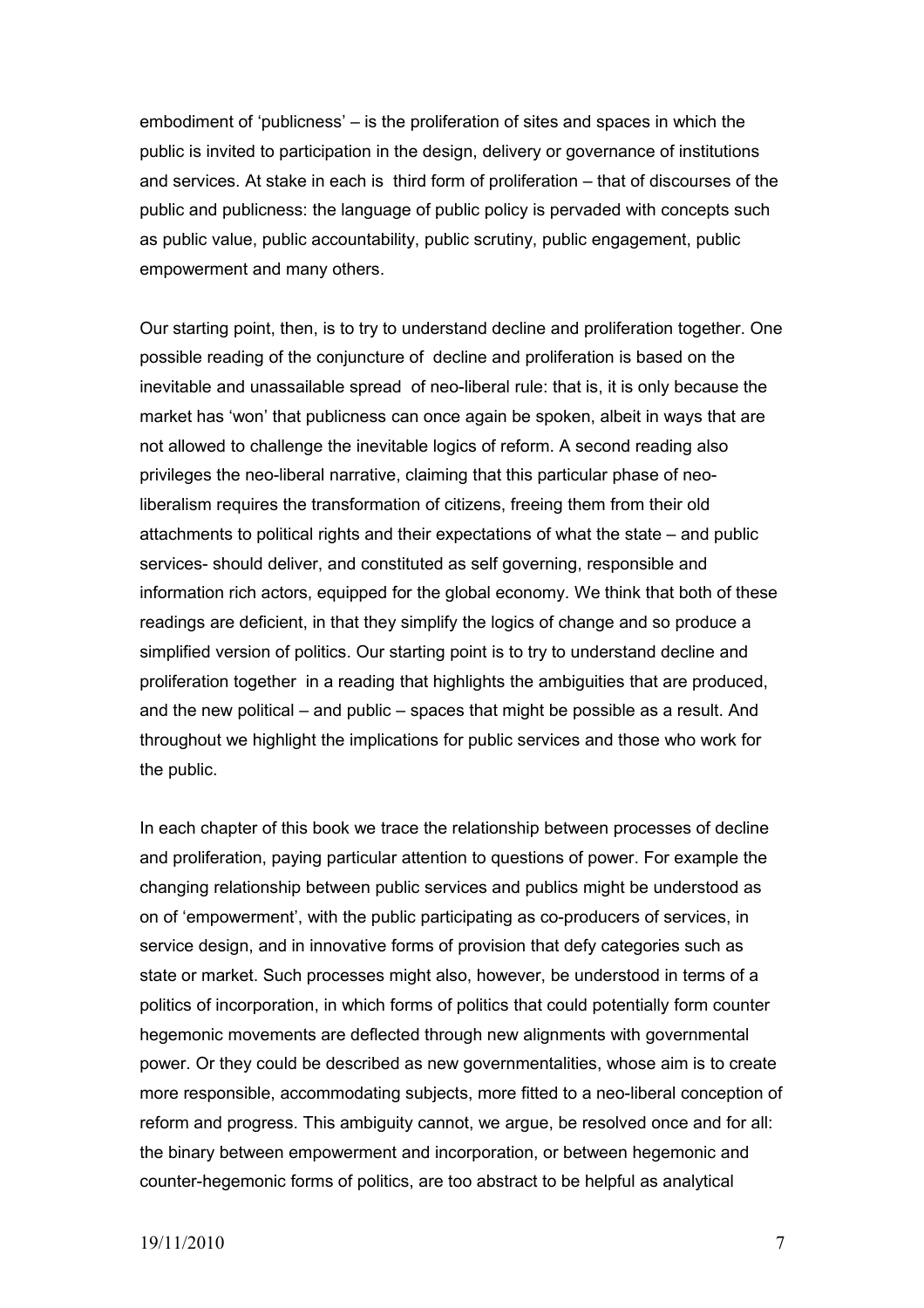categories. Throughout the book, then, we try to hold such ambiguities open as spaces in which the politics of the public is struggled over.

In this book we also attempt to offer ways of conceptualising change that avoid 'from' and 'to' dualities inscribed in 'epochal' accounts of change. The book starts from a view that changing publics, changing public services produce a series of unstable relationships and encounters. That is, despite the dominant image of pubic services as changing in ways that simply respond to new formations of the public (as individualised, reflexive, consumer oriented) our focus is on :

- the discontinuities in the process of change. We see no steady process of progress towards empowerment and democratisation; rather these are overlaid uncomfortably on other regimes of power in which bureaucratic hierarchies remain embedded and in which managerial logics privileging business efficiency dominate (Newman 2001) - the disjunctured relationships between publics and public services – relationships in which 'the pubic' in all its forms bring multiple experiences, attachments and aspirations to their encounters with public services, producing a series of 'unstable encounters' (Clarke et al 2007)

We engage critically with the idea of the roll out of a singular reform programme, providing examples of different logics and principles in different countries. But rather than using such data to provide a comparative text, we focus on trying to understand the importance of transnational flows of ideas, people and resources and how these shape the development of institutions and practices in particular places. We explore this through notions of 'translation' that illuminate not only the flow of ideas but the processes of enrolment and attachment in specific sites

This proliferation of projects, innovations and contestations around publics and public services makes us wary of announcements of the death or decline of the public. Publicness remains a site of significance: the focus of material and symbolic investments. In this book, we hope to tease out the shifting and fluctuating fortunes of publicness, looking at the different challenges to its old institutionalizations, exploring the attempts to supplant it with new orientations – privatised, marketised, indivualised, while paying attention to the ways in which the public is being reinvented, emerging in new sites, forms and institutionalizations. In the process, we try to be attentive to the processes of destruction and diminution to which publicness has been subjected, while not falling to prey to a nostalgic romanticism about older institutionalizations of publicness: when were public services so great that we would

#### 19/11/2010 8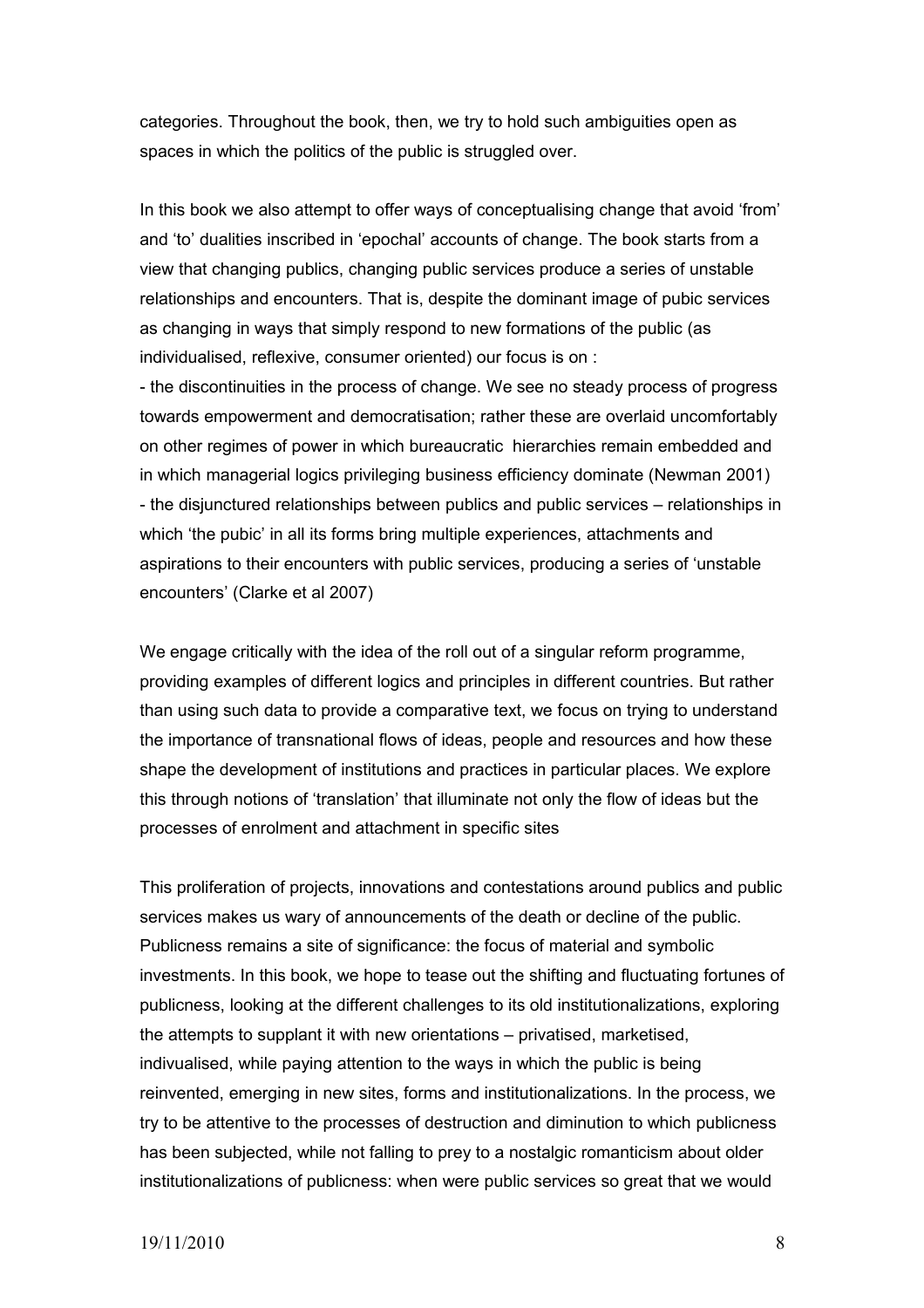like to go back to them? When was the public ever wholly open, accessible and inclusive? We take an equally sceptical view of contemporary developments – the emergent forms of publics and publicness. We think there are problems about reading them one-sidedly – either as the product of global neo-liberalism or as its antidote (the expressions of an authentically popular public). Our concern is to explore the ambiguities, uncertainties and paradoxes associated with the contemporary condition of publicness – and to draw out the conditions, tendencies and contradictory dynamics associated with the politics of the public in the 21<sup>st</sup> century.

#### **Key words**

This concern with **ambiguity** provides one of the organising concerns of the book. In recent years, we have been struck by the simultaneous 'decline' and 'proliferation' of publicness and our interest in writing this book has been driven by that puzzle – how do we make sense of the persistence and reinvention of the public? But we are also consistently struck by the problem of analysing and evaluating this persistence and proliferation. Are bits of publicness merely the residue of earlier political-cultural times? Are they merely a 'smokescreen' for the spreading virus of neo-liberalism? Or are they new sites of public formation, investment and mobilization, alternatives to the de-collectivising, de-socialising and de-publicising waves of neo-liberalism? This puzzle – and indeed the possibility that such emergent forms may be more than one thing – engaged us in the work that underpins this book.

Ambiguity is linked to two other key words as orienting principles for our approach here. It has a profound connection with our continuing interest in the analysis of **articulation**: the formation and mobilization of discursive and political connections into dominant blocs (and thus the production of subordinated elements). For us, this concern with articulation as a set of political and discursive practices has been an enduring contribution of cultural studies to the analysis of contemporary processes and projects. We take it as a starting point that no keyword (in Raymond Williams' sense:, 1977) has a fixed or necessary meaning – not even 'public'. Point here is that the language of the public is highly mobile, unfixed. We can identify it as positioned in different chains of meaning in which it takes on different associations - public sector, public sphere, public interest, public accountability, public culture, public places, public interest, public value) – it can therefore be appropriated by very different